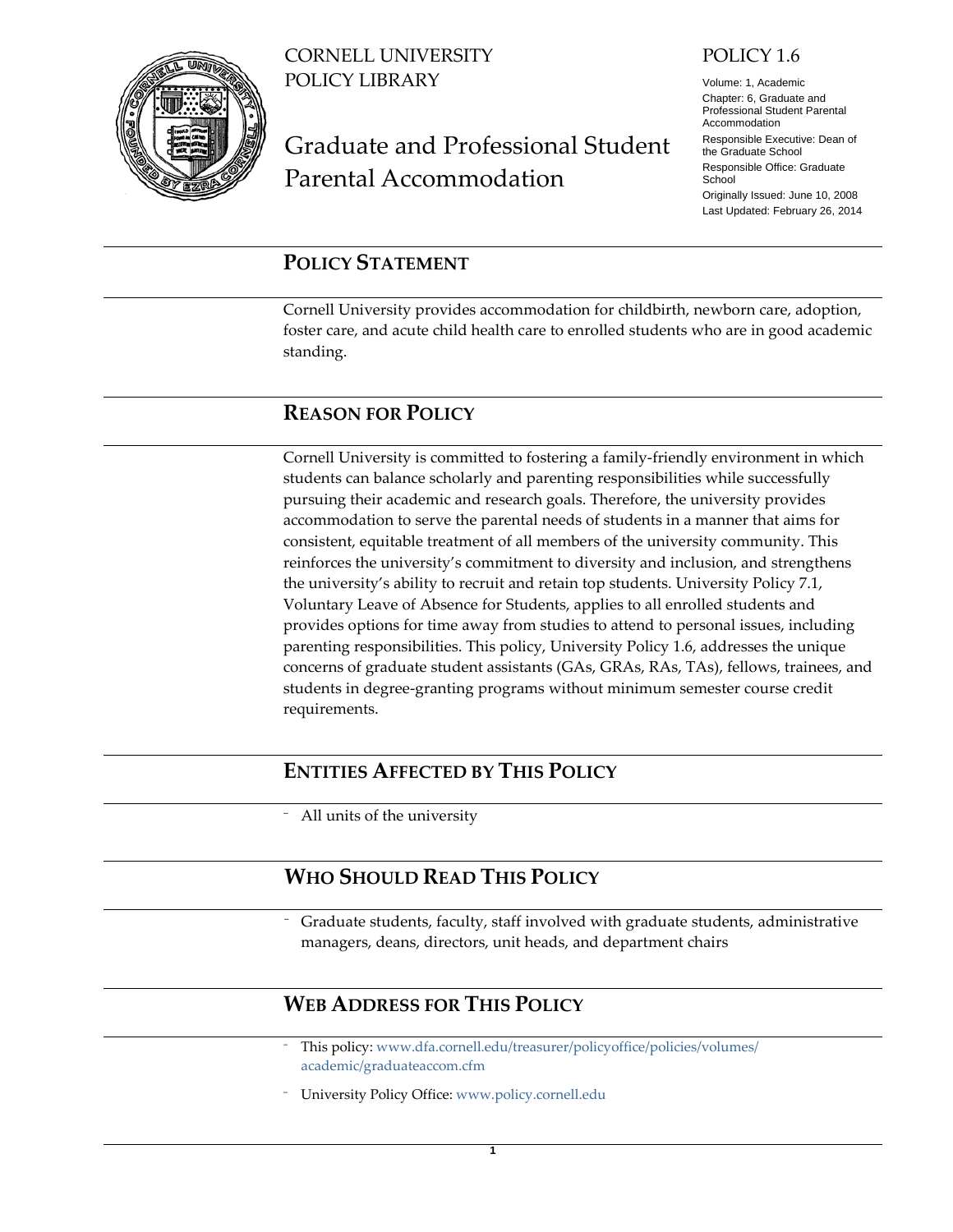Cornell Policy Library Volume: 1, Academic Responsible Executive: Dean of the Graduate School Responsible Office: Graduate School Originally Issued: June 10, 2008 Last Updated: February 26, 2014

Graduate and Professional Student Parental Accommodation

# **CONTENTS**

|                                                              | 11 |
|--------------------------------------------------------------|----|
|                                                              |    |
|                                                              |    |
| Option of Reduced-Load Parental Accommodation____________ 13 |    |
|                                                              | 15 |
| Requesting Parental Accommodation, Paid or Reduced-Load 15   |    |
|                                                              | 16 |
|                                                              |    |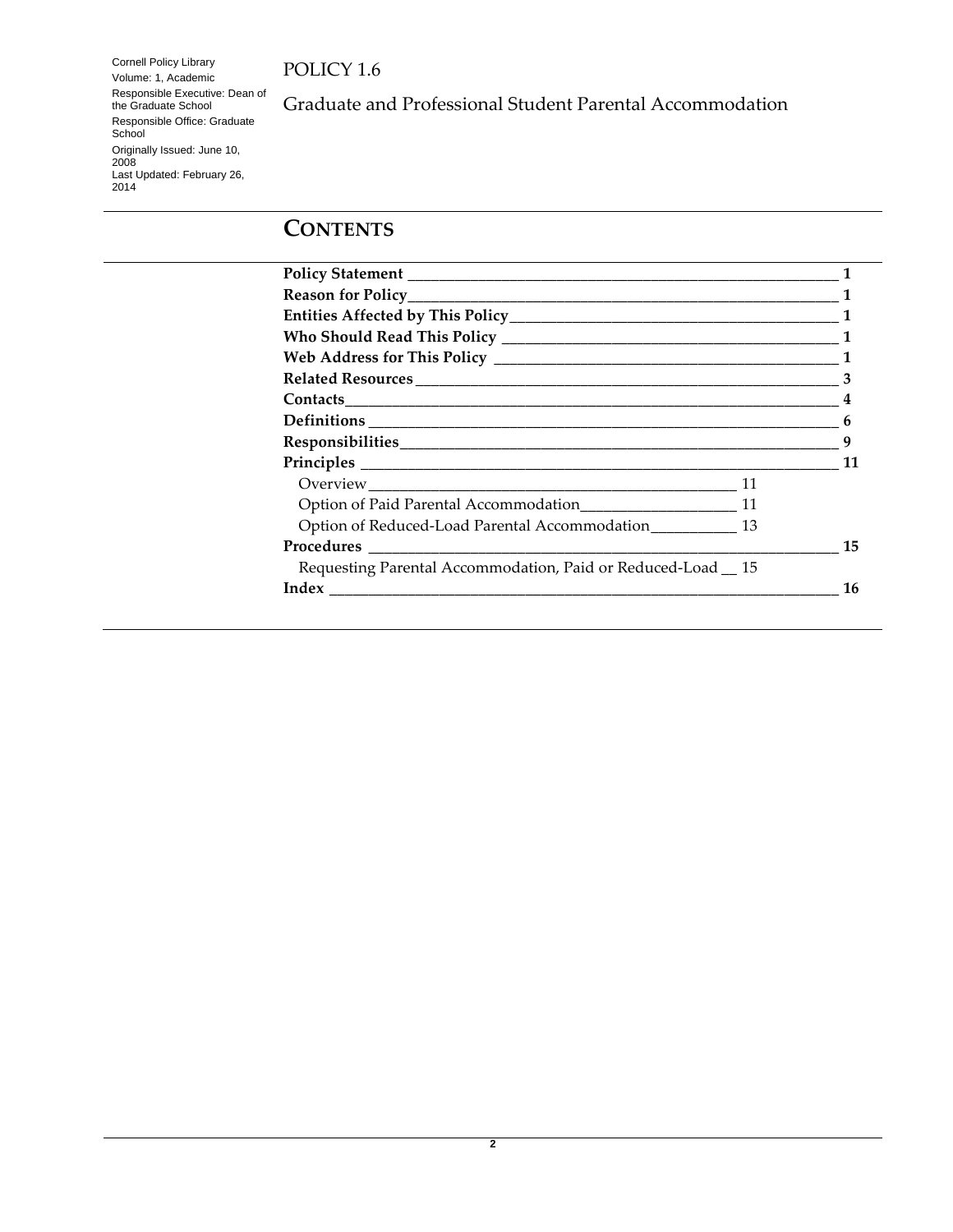Cornell Policy Library Volume: 1, Academic Responsible Executive: Dean of the Graduate School Responsible Office: Graduate **School** Originally Issued: June 10, 2008 Last Updated: February 26, 2014

Graduate and Professional Student Parental Accommodation

# <span id="page-2-0"></span>**RELATED RESOURCES**

#### **University Policies and Documentation**

[University Policy 1.3, Graduate Student Assistantships](http://www.dfa.cornell.edu/treasurer/policyoffice/policies/volumes/academic/assistantships.cfm)

[University Policy 6.2.1, Leaves for Professors and Academic Staff](http://www.dfa.cornell.edu/treasurer/policyoffice/policies/volumes/humanresources/leaves.cfm)

[University Policy 6.9, Time Away from Work: Family Leaves for Staff \(Includes Parental Leave and Family](http://www.dfa.cornell.edu/treasurer/policyoffice/policies/volumes/humanresources/timeaway.cfm)  [Health Leave\)](http://www.dfa.cornell.edu/treasurer/policyoffice/policies/volumes/humanresources/timeaway.cfm)

[University Policy 7.1, Voluntary Leave of Absence for Students\\*](http://www.dfa.cornell.edu/treasurer/policyoffice/policies/volumes/student/studentleave.cfm)

The Code of Legislation of the Faculty, Weill Cornell Graduate School of Medical Sciences

[The Code of Legislation of the Graduate Faculty, Ithaca](http://www.gradschool.cornell.edu/policies)

#### **External Documentation**

F-1 Exceptions to Full Course of Study Requirements: 8 CFR 214.2(f)(6)(iii)

F-1 Full Course of Study Requirements: 8 CFR 214.2(f)(6)

Health Insurance Portability and Accountability Act of 1996 (HIPAA)

J-1 Exceptions to Full Course of Study Requirements: 22 CFR 62.23(e)

J-1 Full Course of Study Requirements: 22 CFR 62.2

#### **University Forms and Systems**

| <b>Name</b>                                                        | <b>Description</b>                                                                                                                              |
|--------------------------------------------------------------------|-------------------------------------------------------------------------------------------------------------------------------------------------|
| <b>Accommodation Request (Six-Week and</b><br><b>Reduced-Load)</b> | Used to request parental accommodation of either<br>six weeks paid leave or reduced-load.                                                       |
| <b>Acute Child Health Care Accommodation</b>                       | Used to request accommodation for acute child<br>health care needs.                                                                             |
| <b>Student Child Care Grant Program</b>                            | A program administered through the college<br>financial aid office and the Dean of Students office<br>to help students pay child care expenses. |

\*includes health leaves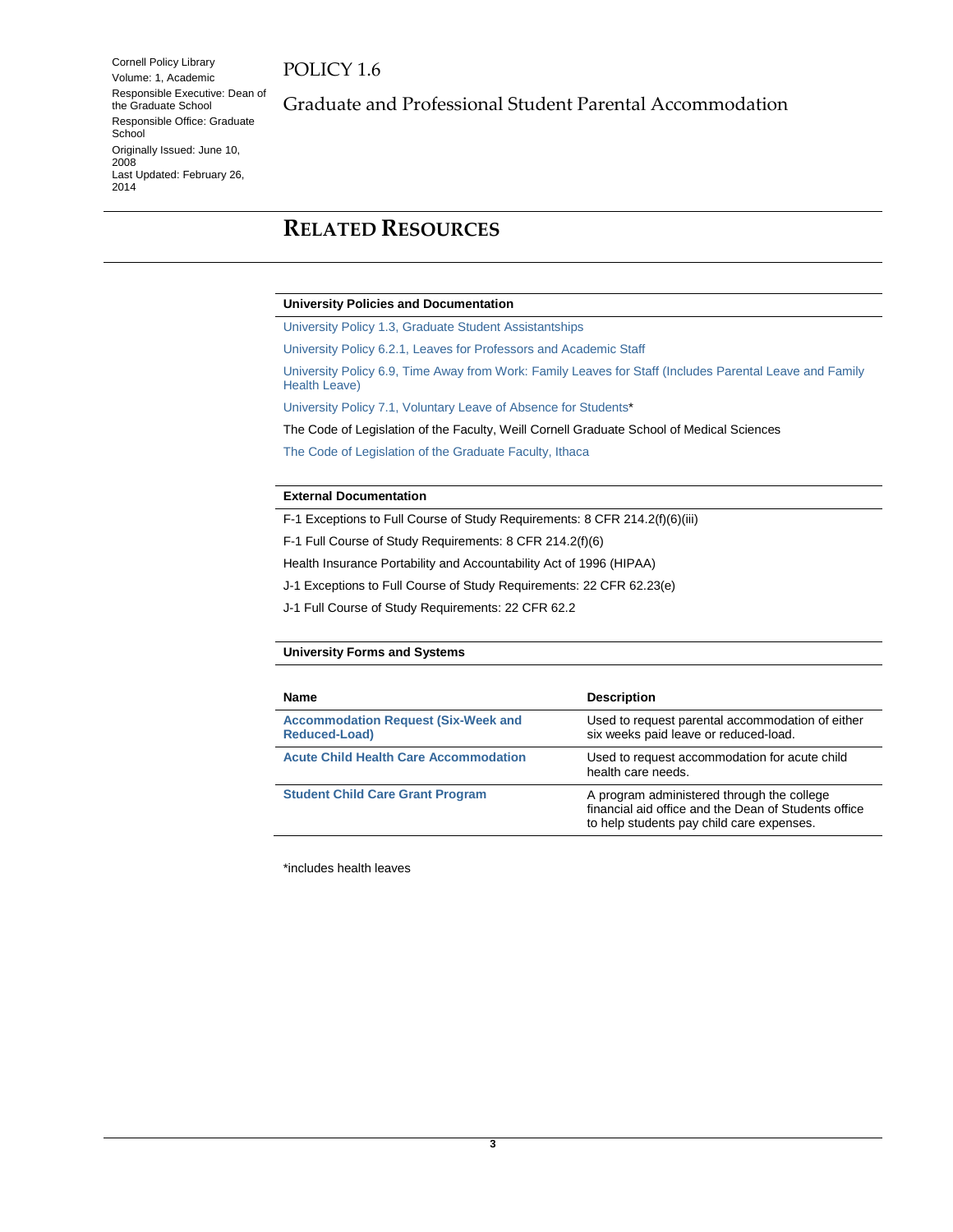Cornell Policy Library Volume: 1, Academic Responsible Executive: Dean of the Graduate School Responsible Office: Graduate School Originally Issued: June 10, 2008 Last Updated: February 26, 2014

Graduate and Professional Student Parental Accommodation

# <span id="page-3-0"></span>**CONTACTS**

Direct any general questions about this policy to the appropriate graduate program office. If you have questions about specific issues, call the following offices.

*Ithaca and Geneva Campus Contacts*

| <b>Subject</b>                                                  | Contact                                                                   | <b>Telephone</b> | <b>E-mail/Web Address</b>                                              |
|-----------------------------------------------------------------|---------------------------------------------------------------------------|------------------|------------------------------------------------------------------------|
| Policy Clarification and<br>Interpretation                      | Graduate School Dean's Office                                             | (607) 255-5810   | dean_gradschool@cornell.edu                                            |
| Accommodation for D.V.M.<br><b>Students</b>                     | Office of the Assistant Dean,<br>Learning and Instruction                 | (607) 253-3772   | www.vet.cornell.edu/students/                                          |
| Accommodation for J.D.<br>and LL.M. Students                    | Office of the Associate Dean,<br><b>Student Affairs</b>                   | (607) 255-5839   | www.lawschool.cornell.edu/studentlife/                                 |
| Accommodation for M.B.A.<br><b>Students</b>                     | Office of the Associate Dean for<br>M.B.A. Programs and<br>Administration | (607) 255-4758   | www.johnson.cornell.edu/currentstudents/                               |
| Accommodation for<br><b>Undergraduate Students</b>              | <b>Student and Academic Services</b>                                      | (607) 255-7595   | sas.cornell.edu                                                        |
| Assistantship Policy and                                        | Graduate School Deans' Office                                             | (607) 255-5810   | dean_gradschool@cornell.edu                                            |
| Procedures                                                      |                                                                           |                  | www.gradschool.cornell.edu/costs-and-<br>funding/assistantships        |
| <b>Child Care Grants</b>                                        | Relevant college financial aid office                                     | College-specific |                                                                        |
|                                                                 | Dean of Students                                                          | (607) 255-1115   | gradstudentlife@cornell.edu                                            |
|                                                                 |                                                                           |                  | studentparents.dos.cornell.edu                                         |
| Conference Travel Grants,<br>Graduate                           | <b>Graduate School Student Services</b>                                   | (607) 255-5820   | www.gradschool.cornell.edu/forms                                       |
| Fellowships, Graduate                                           | <b>Graduate School Student Services</b>                                   | (607) 255-5820   | www.gradschool.cornell.edu/costs-and-<br>funding/fellowships           |
| Grievance Procedure,                                            | Graduate School Deans' Office                                             | (607) 255-7374   | dean_gradschool@cornell.edu                                            |
| <b>Graduate Students</b>                                        |                                                                           |                  | www.gradschool.cornell.edu/policies-and-<br>forms/grievance-procedures |
| Hazardous Laboratory or<br><b>Field Conditions</b>              | <b>Environmental Health and Safety</b>                                    | (607) 255-8200   | www.ehs.cornell.edu                                                    |
| <b>Health Care Questions</b>                                    | <b>Gannett Health Promotion</b>                                           | (607) 255-4782   | www.gannett.cornell.edu/services/<br>healthpromotion/                  |
| Health Leave of Absence                                         | <b>Gannett Health Services</b>                                            | (607) 255-5155   | gannett@cornell.edu                                                    |
|                                                                 |                                                                           |                  | www.gannett.cornell.edu/services/leaveofabsen<br>ce.cfm                |
| Health Leave of Absence                                         | International Students and Scholars                                       | (607) 255-5243   | isso@cornell.edu                                                       |
| (F-1 Students, Ithaca)                                          | Office                                                                    |                  | www.isso.cornell.edu/immigration/f1/<br>f1medleave.php                 |
| Leave of Absence vs. In<br>Absentia (International<br>Students) | <b>International Students and Scholars</b><br>Office                      | (607) 255-5243   | www.isso.cornell.edu/immigration/f1<br>/loa-in_absentia.pdf            |
| <b>Registration Status,</b><br><b>Graduate School Students</b>  | Graduate School Registrar                                                 | (607) 255-5825   | gradschool@cornell.edu                                                 |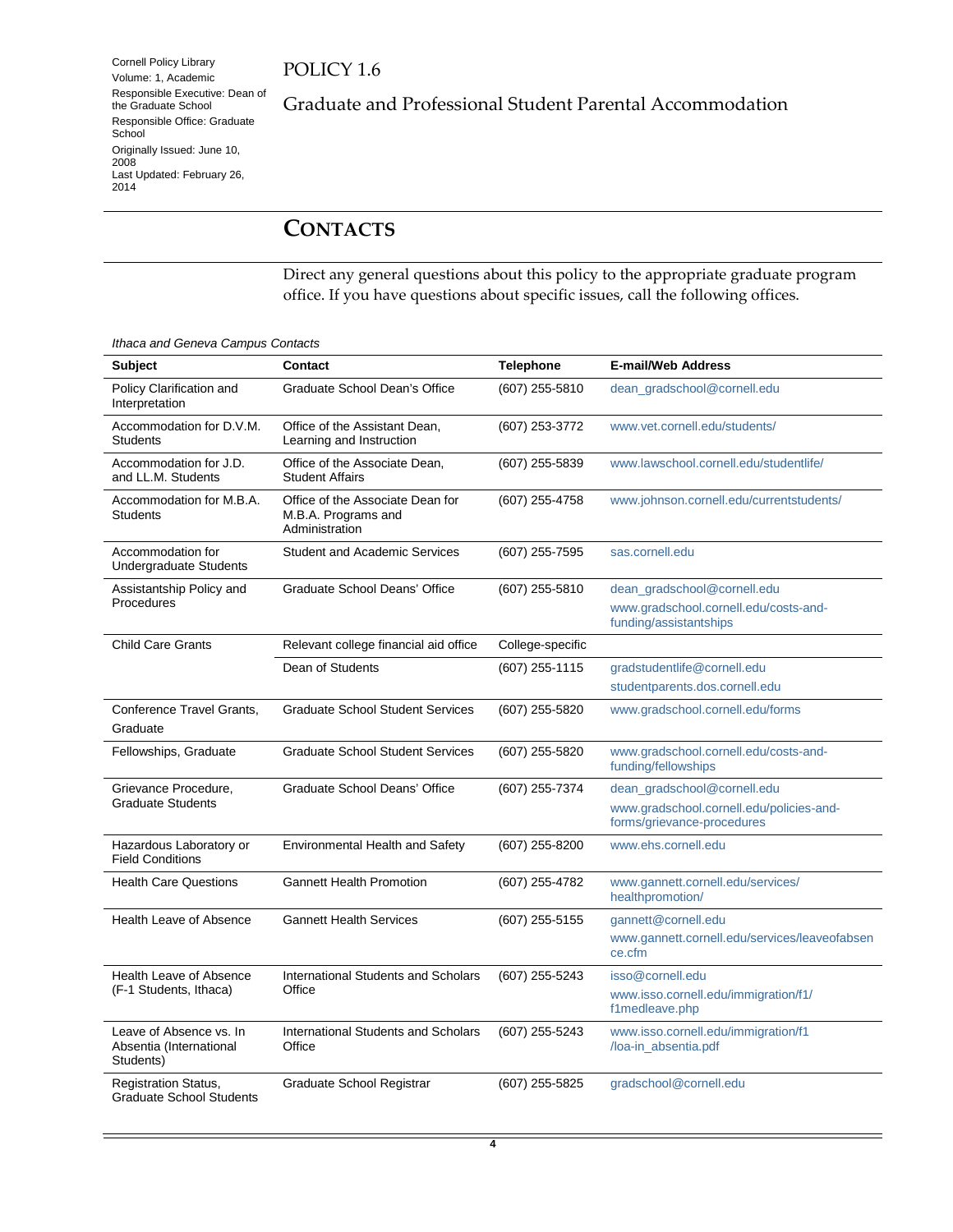Cornell Policy Library Volume: 1, Academic Responsible Executive: Dean of the Graduate School Responsible Office: Graduate School Originally Issued: June 10, 2008 Last Updated: February 26, 2014

# Graduate and Professional Student Parental Accommodation

## **CONTACTS, CONTINUED**

| <b>Subject</b>                                   | Contact                                             | <b>Telephone</b> | <b>E-mail/Web Address</b>                                              |
|--------------------------------------------------|-----------------------------------------------------|------------------|------------------------------------------------------------------------|
| <b>Student Counseling</b><br>Services            | Counseling and Psychological<br>Services            | (607) 255-5208   | gannett@cornell.edu<br>www.gannett.cornell.edu/services/counseling/    |
| <b>Student Disability Services</b>               | <b>Student Disability Services</b>                  | (607) 254-4545   | sds cu@cornell.edu<br>sds.cornell.edu                                  |
| Student Health Insurance<br><b>Plan Coverage</b> | Office of Student Insurance                         | (607) 255-6363   | sicu@cornell.edu<br>www.studentinsurance.cornell.edu                   |
| Student Life Issues.<br>Graduate Students        | Assistant Dean for Student Life,<br>Graduate School | (607) 255-5184   | gradstudentlife@cornell.edu<br>www.gradschool.cornell.edu/life-cornell |
| Visa/Immigration Issues                          | International Students and Scholars<br>Office       | (607) 255-5243   | isso@cornell.edu<br>www.isso.cornell.edu                               |

*Weill Cornell Graduate School of Medical Sciences (WCGS) and Weill Cornell Medical College (WCMC) Campus Contacts*

| <b>Subject</b>                                                                     | Contact                          | <b>Telephone</b> | <b>E-mail/Web Address</b>                                  |
|------------------------------------------------------------------------------------|----------------------------------|------------------|------------------------------------------------------------|
| Policy Clarification and<br>Interpretation; Assistantship<br>Policy and Procedures | <b>Graduate School Office</b>    | (212) 746-6565   | gsms@med.cornell.edu                                       |
| Accommodation for M.D.<br>Students (WCMC)                                          | Office of Academic Affairs       | (212) 746-1058   | www.med.cornell.edu/education/student/stu lif.<br>html     |
| Grievance Procedure                                                                | <b>Graduate School Office</b>    | (212) 746-6565   | gsms@med.cornell.edu                                       |
| Hazardous Laboratory or<br><b>Field Conditions</b>                                 | Environmental Health and Safety  | (212) 746-6201   | www.med.cornell.edu/ehs                                    |
| <b>Health Care Questions</b>                                                       | <b>Student Health Service</b>    | (212) 746-1450   | www.med.cornell.edu/education/student/stu_he<br>a ser.html |
| Health Leave of Absence                                                            | Graduate School Office           | (212) 746-6565   | gsms@med.cornell.edu                                       |
| Health Leave of Absence<br>(F-1 Students)                                          | <b>Graduate School Office</b>    | (212) 746-6565   | gsms@med.cornell.edu                                       |
| Leave of Absence vs. In<br>Absentia (International<br>Students)                    | Graduate School Office           | (212) 746-6565   | gsms@med.cornell.edu                                       |
| <b>Registration Status,</b><br><b>Graduate School Students</b>                     | Graduate School Office           | (212) 746-6565   | gsms@med.cornell.edu                                       |
| <b>Student Counseling</b><br>Services                                              | <b>Student Health Service</b>    | (212) 746-1450   | www.med.cornell.edu/education/student/stu_he<br>a ser.html |
| <b>Student Disability Services</b>                                                 | <b>Graduate School Office</b>    | (212) 746-6565   | gsms@med.cornell.edu                                       |
| Student Health Insurance<br>Plan Coverage (WCMC)                                   | <b>Office of Student Affairs</b> | (212) 746-1062   | www.med.cornell.edu/education/student/stu lif.<br>html     |
| Student Life Issues.<br><b>Graduate Student</b>                                    | <b>Graduate School Office</b>    | (212) 746-6565   | gsms@med.cornell.edu                                       |
| Visa/Immigration Issues                                                            | <b>Graduate School Office</b>    | (212) 746-6565   | asms@med.cornell.edu                                       |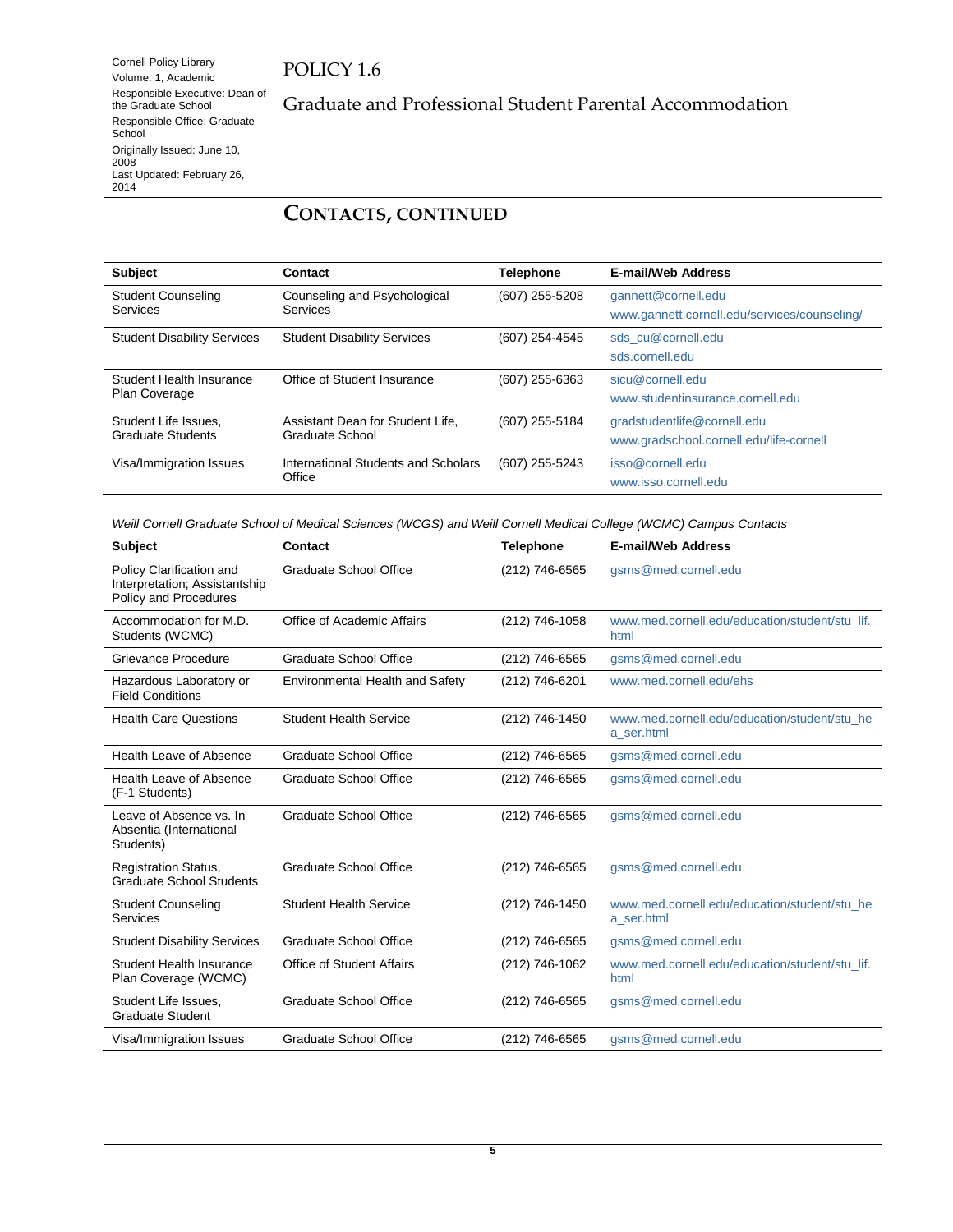Cornell Policy Library Volume: 1, Academic Responsible Executive: Dean of the Graduate School Responsible Office: Graduate School Originally Issued: June 10, 2008 Last Updated: February 26, 2014

Graduate and Professional Student Parental Accommodation

# <span id="page-5-0"></span>**DEFINITIONS**

These definitions apply to terms as they are used in this policy.

| <b>Acute Child Health Care Needs</b>                                                                                          | Child's illness, injury, impairment, or physical or mental condition that<br>involves one of the following:                                                                                                                                                                                                                                                                                                                                                                                                                                                                                                                                                                                                                   |
|-------------------------------------------------------------------------------------------------------------------------------|-------------------------------------------------------------------------------------------------------------------------------------------------------------------------------------------------------------------------------------------------------------------------------------------------------------------------------------------------------------------------------------------------------------------------------------------------------------------------------------------------------------------------------------------------------------------------------------------------------------------------------------------------------------------------------------------------------------------------------|
|                                                                                                                               | • Any period of incapacity or treatment in connection with, or<br>consequent to, inpatient care in a hospital, hospice, or<br>residential medical care facility                                                                                                                                                                                                                                                                                                                                                                                                                                                                                                                                                               |
|                                                                                                                               | • Any period of incapacity of more than three consecutive<br>calendar days, that also involves subsequent or continuing<br>treatment by (or under the supervision of) a health care provider                                                                                                                                                                                                                                                                                                                                                                                                                                                                                                                                  |
|                                                                                                                               | Note: A chronic health condition also qualifies as an acute health<br>care need, even if the child does not receive treatment, and it does<br>not last three days (e.g., asthma).                                                                                                                                                                                                                                                                                                                                                                                                                                                                                                                                             |
|                                                                                                                               | Caution: Unless complications arise, ailments, such as the<br>common cold, flu, ear aches, upset stomach, minor ulcers, headaches<br>other than migraine, etc., are not considered a serious health<br>condition, and do not qualify under this policy.                                                                                                                                                                                                                                                                                                                                                                                                                                                                       |
| Assistantship                                                                                                                 | Arrangement in which financial support is given to a graduate student<br>who engages in teaching and/or research in furtherance of the<br>university's academic mission, as well as his or her graduate<br>education.                                                                                                                                                                                                                                                                                                                                                                                                                                                                                                         |
| Child                                                                                                                         | Biological or adopted child, stepchild, legal ward, or child of a person<br>who is standing "in loco parentis" (see definition below). The child<br>must be under age 18, or age 18 or older, and incapable of self-care<br>because of a mental or physical disability.                                                                                                                                                                                                                                                                                                                                                                                                                                                       |
| <b>Director of Graduate Studies</b><br>(Ithaca) or Program Director<br>(Weill Cornell Graduate School<br>of Medical Sciences) | The individual who serves as faculty liaison between the Graduate<br>School and a particular graduate field.                                                                                                                                                                                                                                                                                                                                                                                                                                                                                                                                                                                                                  |
| <b>Eligible Graduate Student</b>                                                                                              | Graduate student assistants (GAs, GRAs, RAs, TAs), graduate<br>student fellows, graduate student trainees, and graduate students in<br>degree-granting programs without minimum semester course credit<br>requirements. To be eligible, students must be registered in full-time<br>study (including in absentia as defined in the Code of Legislation of<br>the Graduate Faculty) in good academic standing for at least two<br>consecutive academic-year semesters (fall and spring, or spring and<br>fall) at Cornell's Ithaca or Weill campus.                                                                                                                                                                            |
| <b>Good Academic Standing</b>                                                                                                 | Satisfactory performance of a registered graduate student in both<br>assistantship responsibilities as defined by the graduate program and<br>in earning full registration units each semester. Weill Cornell Graduate<br>School of Medical Sciences (WCGS) students do not earn registration<br>units; at WCGS, students in academic probation status are excluded<br>from this policy.                                                                                                                                                                                                                                                                                                                                      |
| <b>Health Care Provider</b>                                                                                                   | Doctor of medicine or osteopathy who is authorized by the state in<br>which the doctor practices medicine or surgery (as appropriate).<br>These individuals include podiatrists; dentists; clinical psychologists;<br>optometrists; chiropractors (limited to treatment consisting of manual<br>manipulation of the spine to correct a subluxation and demonstration<br>by x-ray); nurse-practitioners and nurse-midwives who are authorized<br>and are performing under the scope of their practice as defined under<br>state law; clinical social workers; and Christian Science practitioners<br>listed with the First Church of Christ, Scientist in Boston,<br>Massachusetts (additional certification may be required). |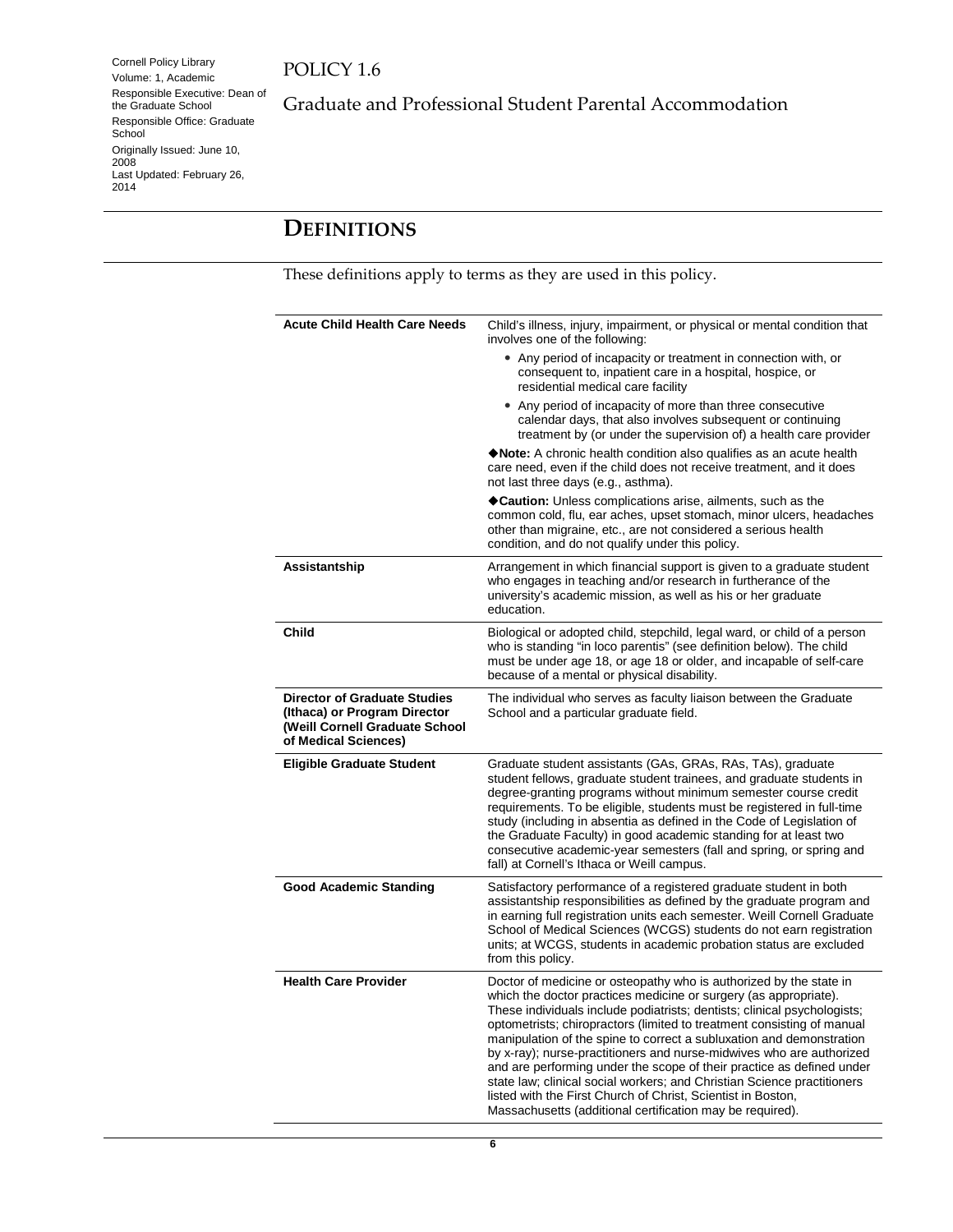Cornell Policy Library Volume: 1, Academic Responsible Executive: Dean of the Graduate School Responsible Office: Graduate School Originally Issued: June 10, 2008 Last Updated: February 26, 2014

Graduate and Professional Student Parental Accommodation

# **DEFINITIONS, CONTINUED**

|                                                                                                                                     | Also included are health care providers who practice outside of the<br>United States and any other health care provider from whom the<br>university's Student Health Insurance Plan (SHIP) provider will accept<br>certification of the existence of a serious health condition to<br>substantiate a claim for benefits.                                                                                                                                                                                                                                                                                                                                                                                                                                                                                                                                                                                                                                                                                                                                                   |
|-------------------------------------------------------------------------------------------------------------------------------------|----------------------------------------------------------------------------------------------------------------------------------------------------------------------------------------------------------------------------------------------------------------------------------------------------------------------------------------------------------------------------------------------------------------------------------------------------------------------------------------------------------------------------------------------------------------------------------------------------------------------------------------------------------------------------------------------------------------------------------------------------------------------------------------------------------------------------------------------------------------------------------------------------------------------------------------------------------------------------------------------------------------------------------------------------------------------------|
| <b>Health Leave of Absence</b><br>(HLOA)                                                                                            | Authorized interruption of a student's graduate degree program that is<br>granted for life situations, medical conditions (which could include<br>pregnancy or its complications), or psychological conditions that<br>significantly impair the student's ability to function successfully or<br>safely in his or her role as a student. A student on a health leave of<br>absence (HLOA) does not have student status, and forfeits all student<br>benefits - including financial support and access to facilities and<br>resources - for the duration of the HLOA. Maintaining student<br>immigration status while on HLOA requires prior approval from the<br>International Students and Scholars Office (ISSO) for Ithaca graduate<br>students or WCGS for Weill graduate students. Return from HLOA<br>requires documentation from a health care professional that the<br>condition precipitating the need for an HLOA has been treated<br>sufficiently and ameliorated to the point that it will no longer affect the<br>student's safety and functioning adversely. |
| In Absentia                                                                                                                         | Registration status for graduate students registered on the Ithaca<br>campus that allows full-time graduate students to earn registration<br>units for study away from the Ithaca campus, subject to approval by<br>the special committee and the Graduate School.                                                                                                                                                                                                                                                                                                                                                                                                                                                                                                                                                                                                                                                                                                                                                                                                         |
| In Loco Parentis                                                                                                                    | Legal term referring to an individual who has day-to-day<br>responsibilities to care for and support a child financially. A biological<br>or legal relationship is not necessary.                                                                                                                                                                                                                                                                                                                                                                                                                                                                                                                                                                                                                                                                                                                                                                                                                                                                                          |
| Leave of Absence (LOA)                                                                                                              | Authorized interruption of a student's graduate degree program that is<br>granted for personal or health reasons. A student on leave of absence<br>(LOA) does not have student status, and forfeits all student benefits-<br>including financial support, access to facilities and resources, and<br>student immigration status-for the duration of the LOA.                                                                                                                                                                                                                                                                                                                                                                                                                                                                                                                                                                                                                                                                                                               |
| <b>Parent</b>                                                                                                                       | Biological, adoptive, or foster parent, or an individual who stands "in<br>loco parentis" (see definition above).                                                                                                                                                                                                                                                                                                                                                                                                                                                                                                                                                                                                                                                                                                                                                                                                                                                                                                                                                          |
| <b>Registration Unit</b>                                                                                                            | Measurement used to indicate a graduate student's progress toward<br>degree with the Graduate School at Ithaca. One registration unit<br>corresponds to the satisfactory completion of one academic semester<br>of full-time study and research.                                                                                                                                                                                                                                                                                                                                                                                                                                                                                                                                                                                                                                                                                                                                                                                                                           |
| <b>Special Committee Chair</b><br>(Ithaca) or Major Sponsor (Weill<br><b>Cornell Graduate School of</b><br><b>Medical Sciences)</b> | Lead member of the student's special committee, which is a small<br>group (usually three or four) of graduate faculty members selected by<br>a student in a research degree program to guide his or her academic<br>program.                                                                                                                                                                                                                                                                                                                                                                                                                                                                                                                                                                                                                                                                                                                                                                                                                                               |
| <b>Stipend</b>                                                                                                                      | Financial support for living expenses.                                                                                                                                                                                                                                                                                                                                                                                                                                                                                                                                                                                                                                                                                                                                                                                                                                                                                                                                                                                                                                     |
|                                                                                                                                     | 1. The assistantship stipend is paid incrementally, twice monthly,<br>throughout the semester via the payroll process and may be<br>cancelled if the student does not fulfill the commitments of the<br>assistantship.                                                                                                                                                                                                                                                                                                                                                                                                                                                                                                                                                                                                                                                                                                                                                                                                                                                     |
|                                                                                                                                     | 2. A fellowship stipend is paid in a lump sum at the beginning of<br>the semester and remains in place so long as the student<br>makes satisfactory academic progress as defined by the<br>field/department and special committee.                                                                                                                                                                                                                                                                                                                                                                                                                                                                                                                                                                                                                                                                                                                                                                                                                                         |
|                                                                                                                                     | 3. A trainee stipend is paid in a lump sum at the beginning of the<br>semester and remains in place so long as the student makes<br>satisfactory academic progress as defined by the<br>field/department and special committee and meets the                                                                                                                                                                                                                                                                                                                                                                                                                                                                                                                                                                                                                                                                                                                                                                                                                               |

**7**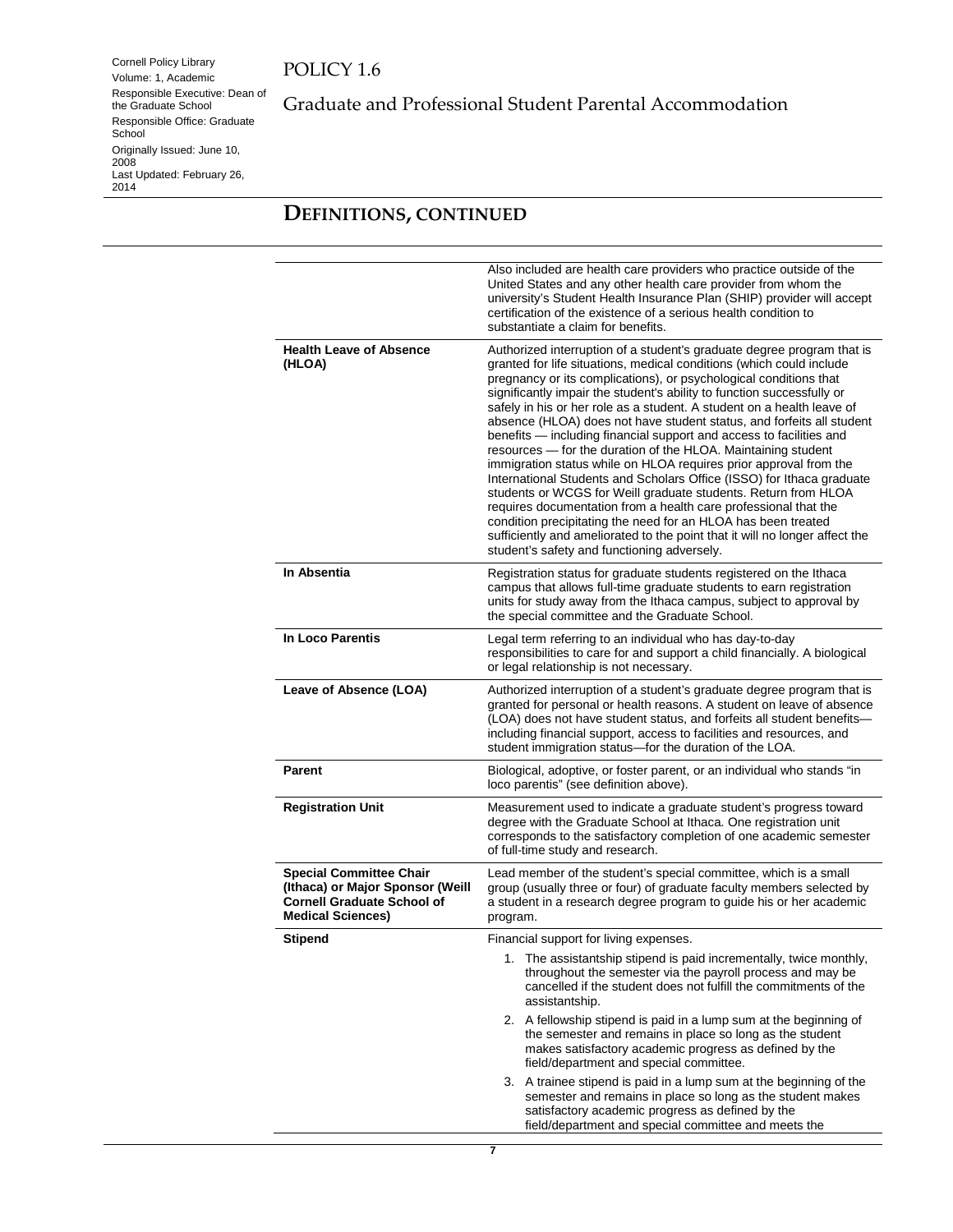Cornell Policy Library Volume: 1, Academic Responsible Executive: Dean of the Graduate School Responsible Office: Graduate School Originally Issued: June 10, 2008 Last Updated: February 26, 2014

Graduate and Professional Student Parental Accommodation

# **DEFINITIONS, CONTINUED**

| <b>Supervisor</b> | Individual responsible for overseeing a graduate student's progress in<br>the laboratory, classroom, or on a project assignment.                                                |
|-------------------|---------------------------------------------------------------------------------------------------------------------------------------------------------------------------------|
|                   | 4. At WCGSMS, all students receive a stipend, paid biweekly.                                                                                                                    |
|                   | requirements established by the training grant. For details on<br>specific funding levels, refer to the stipend and tuition rates<br>published annually by the Graduate School. |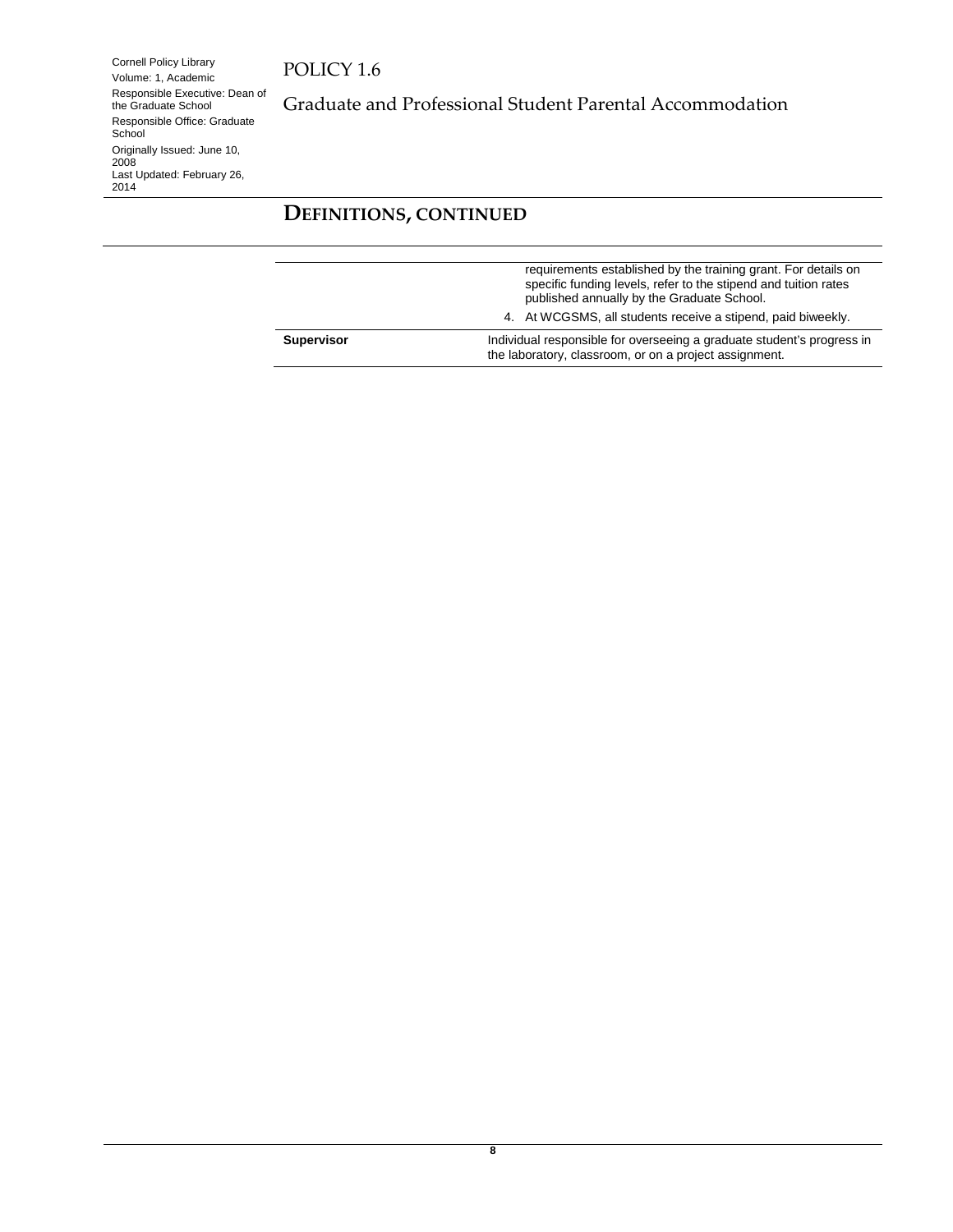Cornell Policy Library Volume: 1, Academic Responsible Executive: Dean of the Graduate School Responsible Office: Graduate School Originally Issued: June 10, 2008 Last Updated: February 26, 2014

Graduate and Professional Student Parental Accommodation

# <span id="page-8-0"></span>**RESPONSIBILITIES**

| <b>Associate Deans for College of</b><br><b>Veterinary Medicine; Johnson</b><br>School; Law School; Weill<br><b>Medical College</b> | Provide advice on accommodation benefits—including, at Weill<br>Cornell Medical College, advising international students on<br>implications for their immigration status-to graduate students with<br>childbirth, newborn care, adoption, foster care, or acute child health<br>care needs, or to faculty members supervising such graduate<br>students.<br>Make arrangements for reasonable accommodation of students with |
|-------------------------------------------------------------------------------------------------------------------------------------|-----------------------------------------------------------------------------------------------------------------------------------------------------------------------------------------------------------------------------------------------------------------------------------------------------------------------------------------------------------------------------------------------------------------------------|
|                                                                                                                                     | parenting demands.                                                                                                                                                                                                                                                                                                                                                                                                          |
| Director of Graduate Studies or<br>Program Director (Ithaca and<br><b>Weill Cornell Graduate School</b><br>of Medical Sciences)     | Provide advice on accommodation benefits to graduate students with<br>childbirth, newborn care, adoption, foster care, or acute child health<br>care needs, or to faculty members supervising such graduate<br>students.                                                                                                                                                                                                    |
|                                                                                                                                     | Meet with the graduate student, the graduate field assistant, and the<br>student's supervisor and special committee chair to arrange for<br>coverage of any assistantship responsibilities during the parental<br>accommodation.                                                                                                                                                                                            |
| <b>Graduate Field Assistants</b><br>(Ithaca) or Administrative<br>Manager                                                           | Act as point of contact for a student applying for parental<br>accommodation, and coordinate the accommodation application<br>request process, including scheduling and attending a meeting of the<br>Director of Graduate Studies, the student, and his or her supervisor.                                                                                                                                                 |
|                                                                                                                                     | Serve as liaison with the Graduate School, department, and field staff<br>to arrange payment to the student during a leave and the return of the<br>student to his or her appropriate registration status following a leave.                                                                                                                                                                                                |
|                                                                                                                                     | Document agreement for coverage during accommodation and send<br>confirmation letter to student, copying the Graduate School at Ithaca<br>or the Weill Cornell Graduate School of Medical Sciences (WCGS).                                                                                                                                                                                                                  |
|                                                                                                                                     | In the event of a cesarean section delivery by the birth mother<br>receiving parental accommodation, notify the Graduate School upon<br>receiving notification from the student (and no more than seven days<br>from the delivery).                                                                                                                                                                                         |
| <b>Graduate School (Ithaca)</b>                                                                                                     | Provide advice on accommodation benefits to graduate students with<br>childbirth, newborn care, adoption, foster care, or acute child health<br>care needs.                                                                                                                                                                                                                                                                 |
|                                                                                                                                     | Review applications from Cornell's Ithaca graduate students for<br>parental accommodation, and process paid accommodation grants.<br>Extend paid accommodation for documented cesarean section<br>delivery by the birth mother receiving parental accommodation.                                                                                                                                                            |
|                                                                                                                                     | Notify fields and students of outcomes of accommodation requests.                                                                                                                                                                                                                                                                                                                                                           |
|                                                                                                                                     | Process any changes to a student's registration status resulting from<br>a parental accommodation request.                                                                                                                                                                                                                                                                                                                  |
|                                                                                                                                     | Investigate complaints regarding policy noncompliance, and work with<br>faculty, staff, and students to resolve those complaints.                                                                                                                                                                                                                                                                                           |
| <b>Graduate School (Weill Cornell</b><br><b>Graduate School of Medical</b><br>Sciences)                                             | Provide advice on accommodation benefits to graduate students with<br>childbirth, newborn care, adoption, foster care, or acute child health<br>care needs.                                                                                                                                                                                                                                                                 |
|                                                                                                                                     | Notify fields and students of outcomes of accommodation requests.                                                                                                                                                                                                                                                                                                                                                           |
|                                                                                                                                     | Process any changes to a student's registration status resulting from<br>a parental accommodation request.                                                                                                                                                                                                                                                                                                                  |
|                                                                                                                                     | Investigate complaints regarding policy noncompliance, and work with<br>faculty, staff, and students to resolve those complaints.                                                                                                                                                                                                                                                                                           |
|                                                                                                                                     |                                                                                                                                                                                                                                                                                                                                                                                                                             |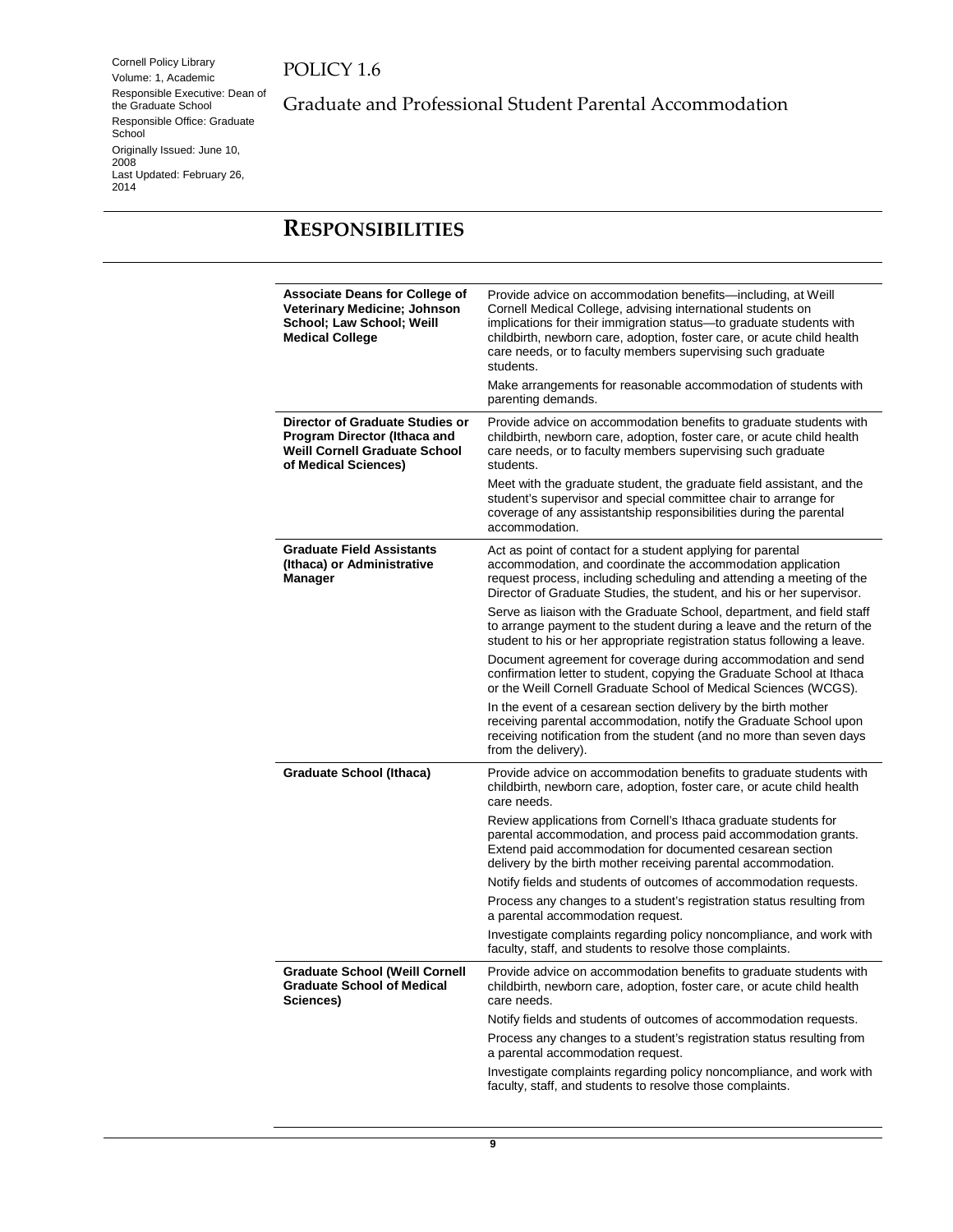Cornell Policy Library Volume: 1, Academic Responsible Executive: Dean of the Graduate School Responsible Office: Graduate School Originally Issued: June 10, 2008 Last Updated: February 26, 2014

Graduate and Professional Student Parental Accommodation

# **RESPONSIBILITIES, CONTINUED**

| <b>Graduate Student Requesting</b><br><b>Parental Accommodation</b><br><b>(Ithaca and Weill Cornell)</b><br><b>Graduate School of Medical</b><br>Sciences) | Contact the student's special committee chair to discuss parental<br>accommodation options, and, as appropriate, request a meeting with<br>his or her special committee chair and his or her supervisor, the<br>graduate field assistant or administrative manager, and the Director of<br>Graduate Studies or Program Director.          |
|------------------------------------------------------------------------------------------------------------------------------------------------------------|-------------------------------------------------------------------------------------------------------------------------------------------------------------------------------------------------------------------------------------------------------------------------------------------------------------------------------------------|
|                                                                                                                                                            | In foreseeable circumstances, provide at least 90 days' notice of the<br>need for parental accommodation.                                                                                                                                                                                                                                 |
|                                                                                                                                                            | In unforeseeable circumstances, provide as much notice as possible<br>of the need for parental accommodation.                                                                                                                                                                                                                             |
|                                                                                                                                                            | Complete the required forms, and submit the required supporting<br>documentation to the Director of Graduate Studies for graduate<br>students of the Graduate School at Ithaca or WCGS Health Services<br>for Weill graduate students.                                                                                                    |
|                                                                                                                                                            | In the event of a cesarean section delivery by the birth mother<br>receiving parental accommodation, notify the department within seven<br>days, so that the paid accommodation can be extended.                                                                                                                                          |
| <b>International Students and</b><br><b>Scholars Office (ISSO) (Ithaca)</b>                                                                                | Advise Ithaca international students facing childbirth, adoption, or<br>acute child health care needs on parental accommodation options<br>and implications for their immigration status.                                                                                                                                                 |
| <b>Special Committee Chair/Major</b><br><b>Sponsor (Ithaca or Weill</b><br><b>Cornell Graduate School of</b><br><b>Medical Sciences)</b>                   | Within 10 days of receiving the request form for parental<br>accommodation, schedule a meeting with the Director of Graduate<br>Studies or Program Director, the graduate field assistant, the student,<br>and his or her supervisor, to arrange for coverage of any assistantship<br>responsibilities during the parental accommodation. |
| <b>Supervisor (Ithaca or Weill</b><br><b>Cornell Graduate School of</b><br><b>Medical Sciences)</b>                                                        | Meet with the student, the Director of Graduate Studies or Program<br>Director, the graduate field assistant or administrative manager, and<br>the student's special committee chair to arrange for coverage of any<br>assistantship responsibilities during the parental accommodation.                                                  |
|                                                                                                                                                            | Arrange for reduced lab hours or flexible lab schedules for new<br>parents, as necessary.                                                                                                                                                                                                                                                 |
|                                                                                                                                                            | Ensure accommodation during pregnancy and lactation when<br>assistantship responsibilities involve toxic chemicals or hazardous<br>conditions.                                                                                                                                                                                            |
|                                                                                                                                                            | Develop plans for accommodation for graduate students who need to<br>avoid extensive travel in order to meet parenting demands.                                                                                                                                                                                                           |
| <b>Weill Cornell Graduate School</b><br>of Medical Sciences (WCGS)                                                                                         | Review requests for parental accommodation from graduate students<br>registered at WCGS, and approve as appropriate.                                                                                                                                                                                                                      |
| <b>Health Services (Weill Cornell</b><br><b>Graduate School of Medical</b>                                                                                 | Notify fields and WCGS of the outcomes of reviews.                                                                                                                                                                                                                                                                                        |
| Sciences)                                                                                                                                                  | Process paid accommodation grants, and notify fields and WCGS of<br>the outcome of the accommodation request.                                                                                                                                                                                                                             |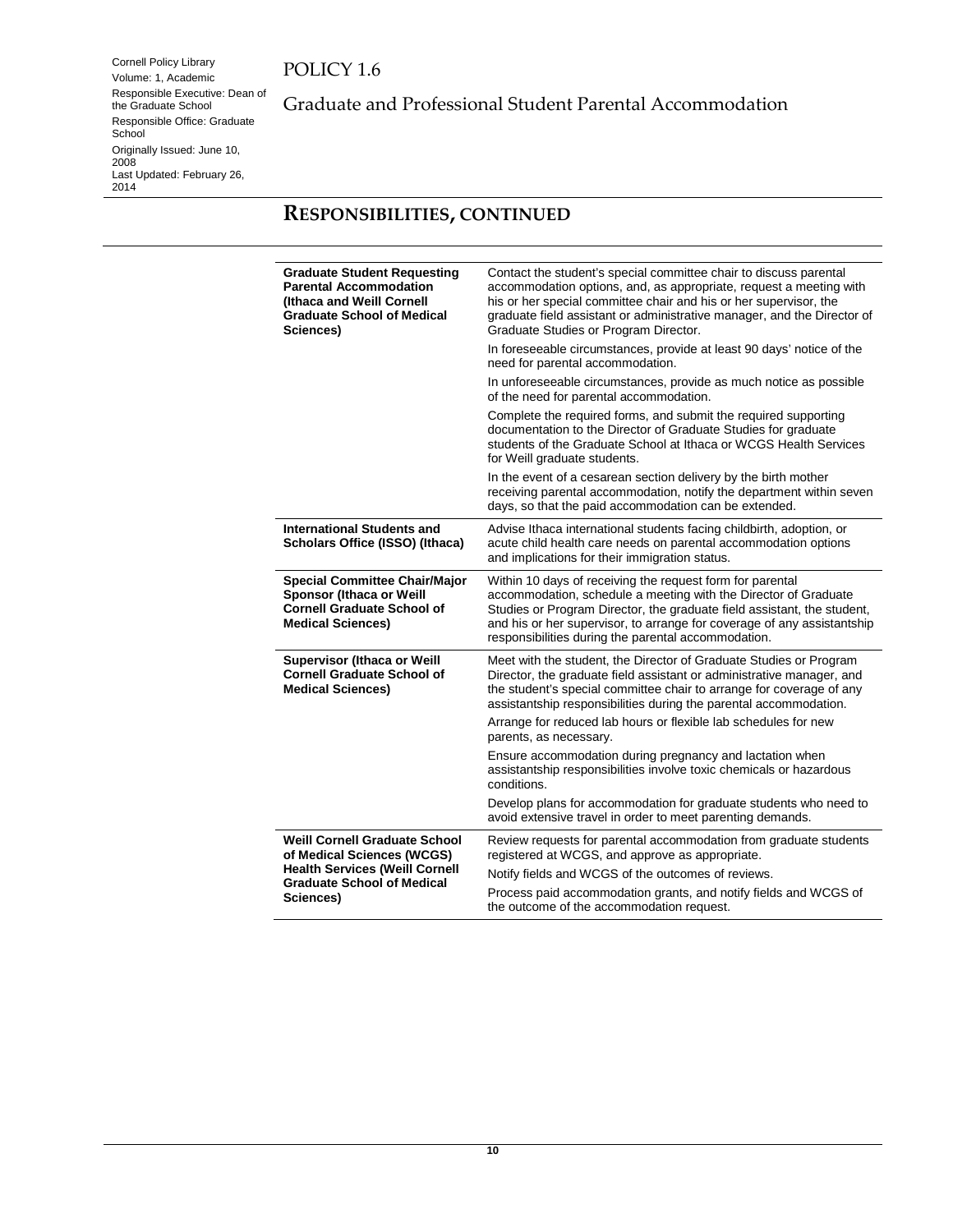Cornell Policy Library Volume: 1, Academic Responsible Executive: Dean of the Graduate School Responsible Office: Graduate **School** Originally Issued: June 10, 2008 Last Updated: February 26, 2014

Graduate and Professional Student Parental Accommodation

# <span id="page-10-0"></span>**PRINCIPLES**

<span id="page-10-1"></span>**Overview** To assist students to balance academic and research responsibilities with parenting demands, Cornell University provides registered students with accommodation to serve their childbirth, adoption, newborn care, foster care, and acute child health care needs. All students may request a Voluntary Leave of Absence for Students for time away from studies to attend to personal issues, including parenting responsibilities. Allowances must be made for female graduate students requiring accommodation for lactation in potentially hazardous conditions and environments, such as laboratories; research supervisors are expected to provide accommodation for graduate students who need to avoid extensive travel in order to meet parenting demands. In addition, eligible graduate students may request paid accommodation from assistantship responsibilities or register for up to one year in reduced-load registered-student status (without enrolling in courses) at a reduced tuition rate in order to maintain access to advisors and other student services.

> Accommodation options vary with the student's funding and degree program. Graduate assistants, fellows, and trainees who receive full tuition, stipend, and health insurance from or through Cornell may select either of the following options (but not both): (1) a six-week paid accommodation (or eight weeks for the birth mother for a cesarean section delivery), or (2) up to one year of reduced-load registered-student status to be taken in full-semester increments not counting toward time–to-degree limits. Graduate students in programs without semester course credit requirements who are partially funded or self-funded may choose only Option 2. In the case of two eligible graduate student parents, both are entitled to equal accommodation under this policy.

In exceptional circumstances, a reduced-load option may be available for graduate students who select the paid accommodation and subsequently encounter parental needs that require extended childcare. These students may appeal to the deans of their programs for an exception. If approved, the dean or the dean's designee will request in writing that the student complete an accommodation form, and submit it through the regular process.

Students who do not qualify for paid accommodation or reduced-load student status should contact the associate dean for their program. The associate dean will provide guidance to the student and arrange for reasonable accommodation of parenting demands.

<span id="page-10-2"></span>

| Option of Paid            | Provisions                                                                                                                                                               |
|---------------------------|--------------------------------------------------------------------------------------------------------------------------------------------------------------------------|
| Parental<br>Accommodation | Graduate assistants, fellows, and trainees who receive full tuition, stipend, and health<br>insurance from or through Cornell, and who are in good academic standing are |
|                           | eligible for six continuous weeks of paid accommodation (eight weeks in the event of                                                                                     |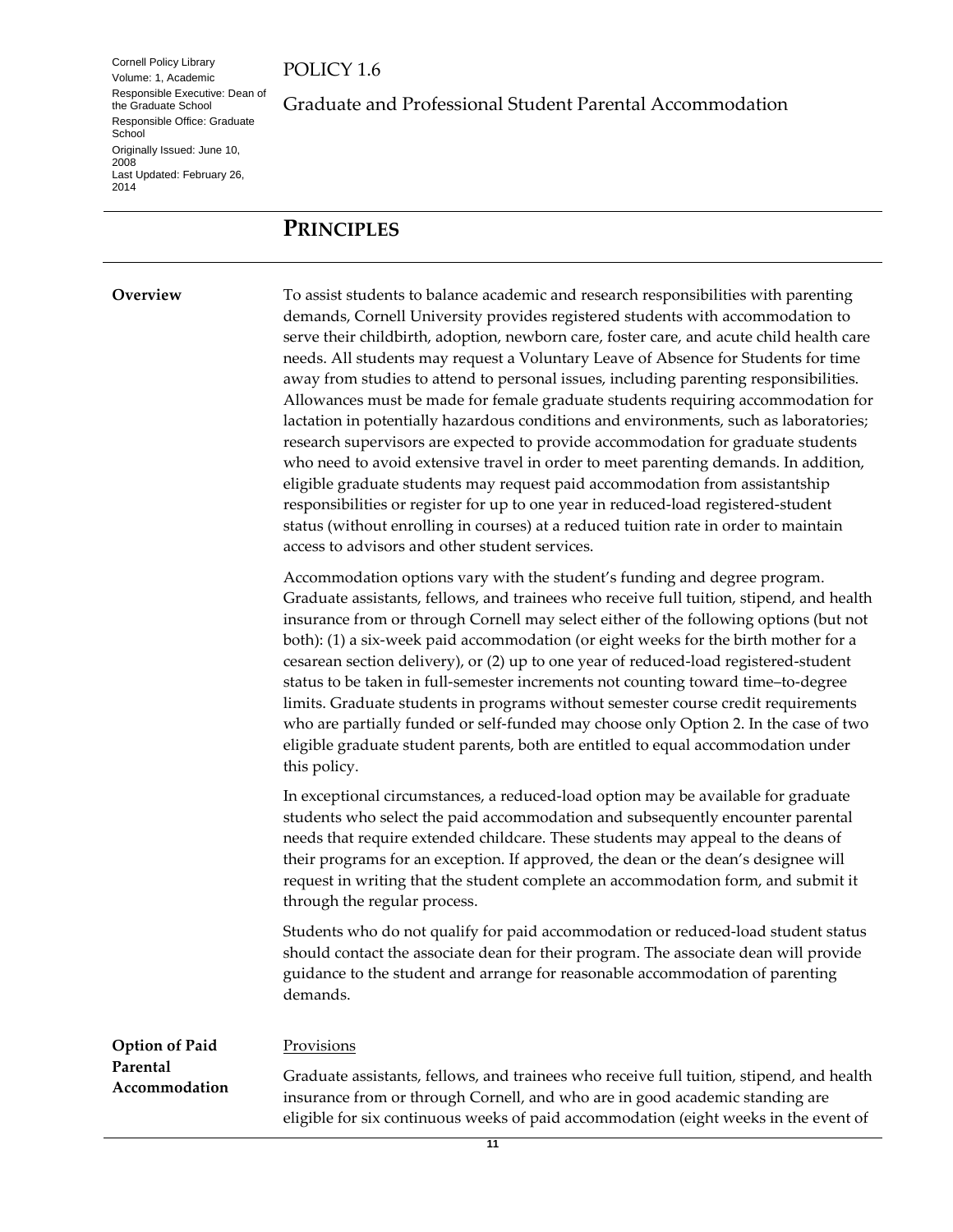Cornell Policy Library Volume: 1, Academic Responsible Executive: Dean of the Graduate School Responsible Office: Graduate **School** Originally Issued: June 10, 2008 Last Updated: February 26, 2014

Graduate and Professional Student Parental Accommodation

#### **PRINCIPLES, CONTINUED**

a cesarean section delivery by the birth mother receiving graduate student parental accommodation) to serve their parental needs. During the period of paid accommodation, the student is relieved of all academic or research responsibilities. For newborn care, the paid accommodation begins with the birth of the child. For adoption and foster parenting, the six-week period may be taken during a 12-month period, beginning with the commencement of the adoption or foster parenting process, but no later than 12 months after the placement of the child.

A student may request a paid accommodation as needed, so long as (1) the student has been registered as a full-time graduate student for two consecutive academic-year semesters (e.g., fall and spring, or spring and fall) before the requested start date (exceptions may be made for students on health leave of absence), and (2) the student has not taken parental accommodation during the previous 12 months before the requested start date.

To assist departments in arranging appropriate coverage during the accommodation, in foreseeable circumstances, the student must provide 90 days advance notice of the need. In unforeseeable circumstances, the student must provide as much notice as possible. In the case of a cesarean section delivery, the student must notify the department—and the department must notify the Graduate School—within seven days of the delivery, so that the paid accommodation can be extended to eight weeks.

#### Financial Support During Accommodation

For students on assistantships (teaching, graduate, graduate research, or research), stipend support during the accommodation is provided by the Graduate School at Ithaca or Weill Cornell Graduate School of Medical Sciences (WCGS), thereby releasing the regular assistantship funding for the period of paid accommodation, so that the department may hire a replacement for the accommodation period. If an agency-funded fellowship precludes pay for the parental accommodations specified in this policy, the Graduate School at Ithaca or WCGS will provide the student with a stipend in the form of a grant. For students registered with the Graduate School at Ithaca on Graduate Research Assistantships (GRAs), tuition support during the accommodation is provided by thecollege holding the sponsored account, thereby relieving the grant of the tuition charge during the paid accommodation period.

The student's pay for the accommodation period is based on a proration of the minimum academic-year stipend level established annually by the Board of Trustees for the Ithaca campus or the Board of Overseers for the WCGS. For GRAs, the grant will be reimbursed a prorated amount for the tuition charged to the grant for the semester; for a six-week paid accommodation the grant will be reimbursed 37.5 percent, representing a proration of the tuition charge based on six weeks paid accommodation during a 16-week semester.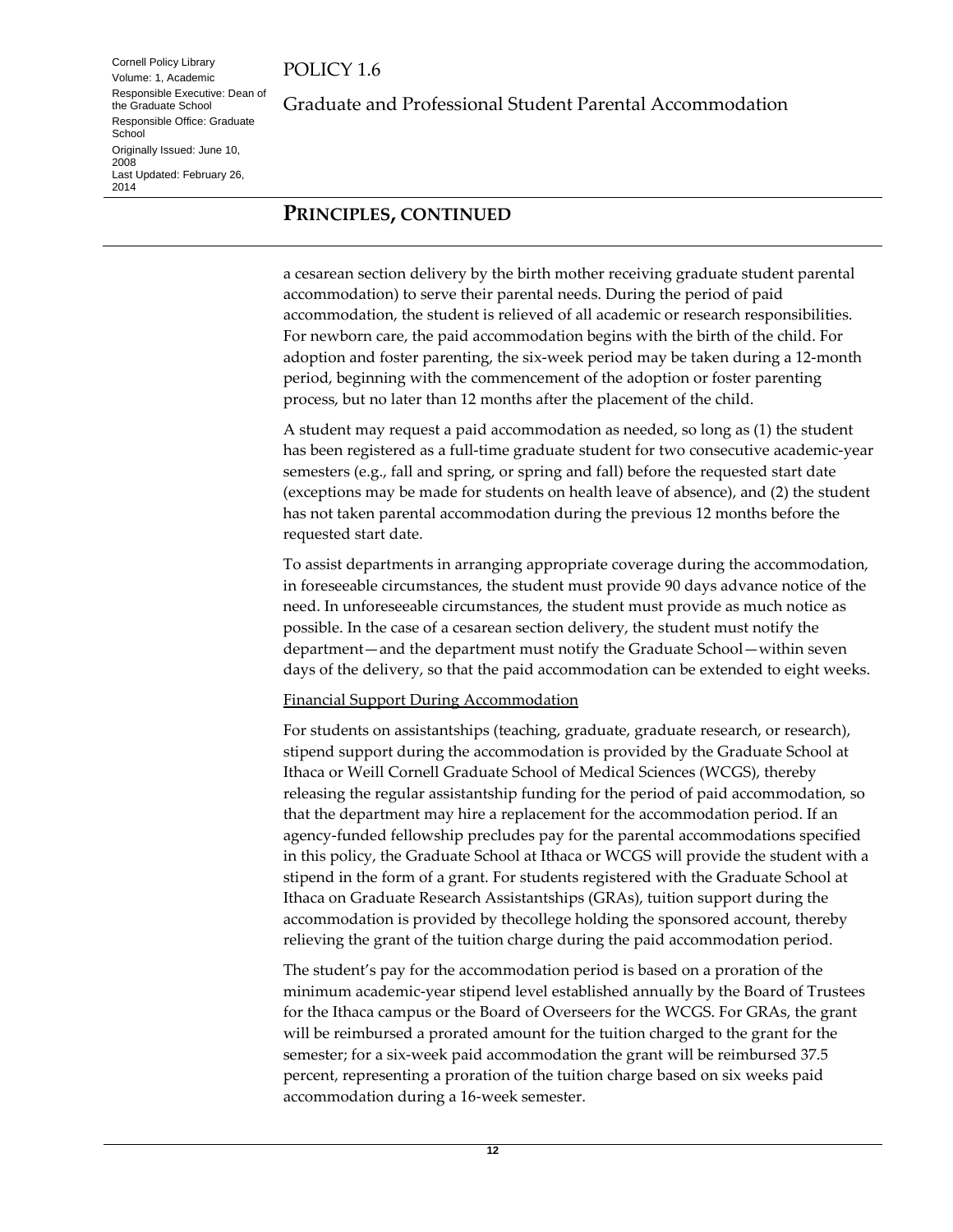Cornell Policy Library Volume: 1, Academic Responsible Executive: Dean of the Graduate School Responsible Office: Graduate **School** Originally Issued: June 10, 2008 Last Updated: February 26, 2014

Graduate and Professional Student Parental Accommodation

#### **PRINCIPLES, CONTINUED**

<span id="page-12-0"></span>**Option of Reduced-Load Parental** 

**Accommodation**

Provisions

Graduate students in programs without semester course credit requirements who are in good academic standing are eligible for reduced-load parental accommodation. Students selecting this option may not enroll in courses. At Ithaca, graduate students selecting this option are eligible for a maximum of a half registration unit per semester up to a maximum of one registration unit per academic year. In addition, students pay a fee of \$200 per semester in lieu of tuition to maintain their status as a registered student.

Students may request one reduced-load parental accommodation per child. Students who have had a prior parental accommodation must let at least two academic-year semesters elapse between the end of the last accommodation period and the start of the new accommodation period. For students who previously have been on either a six-week or reduced-load accommodation, the student must have been registered as a regular, full-time student for at least two consecutive academic-year semesters since the date of return from the previous accommodation, and the student must not have taken parental accommodation during the previous 12 months before the proposed start date of the new accommodation.

For newborn care, the up to two semesters of reduced-load parental accommodation are to be taken in the semester(s) most closely coinciding with the birth of the child; the student may either request accommodation for the full semester in which the child is due (starting the accommodation prior to the birth event) or may request that the accommodation begin at the start of the next semester following the birth. For adoption and foster parenting, the up to two semesters of reduced-load parental accommodation may be taken during a 12-month period, beginning with the commencement of the adoption or foster parenting process, but no later than 12 months after the placement of the child. Accommodation for acute child health care issues may be taken starting in the semester in which the event for which accommodation is requested, as documented by a health care provider.

#### Financial Support During Accommodation

Time spent in reduced-load, registered-student status does not count toward time-todegree limits established by the Graduate School at Ithaca or WCGS. While financial assistance from the university is suspended, graduate students registered with the Graduate School at Ithaca or WCGS will continue to receive individual health insurance coverage, paid for by the Graduate School at Ithaca or WCGS. Selection of this option will not jeopardize future financial support, although the specific duties associated with any financial support guaranteed at the time of admission may shift at the end of the accommodation.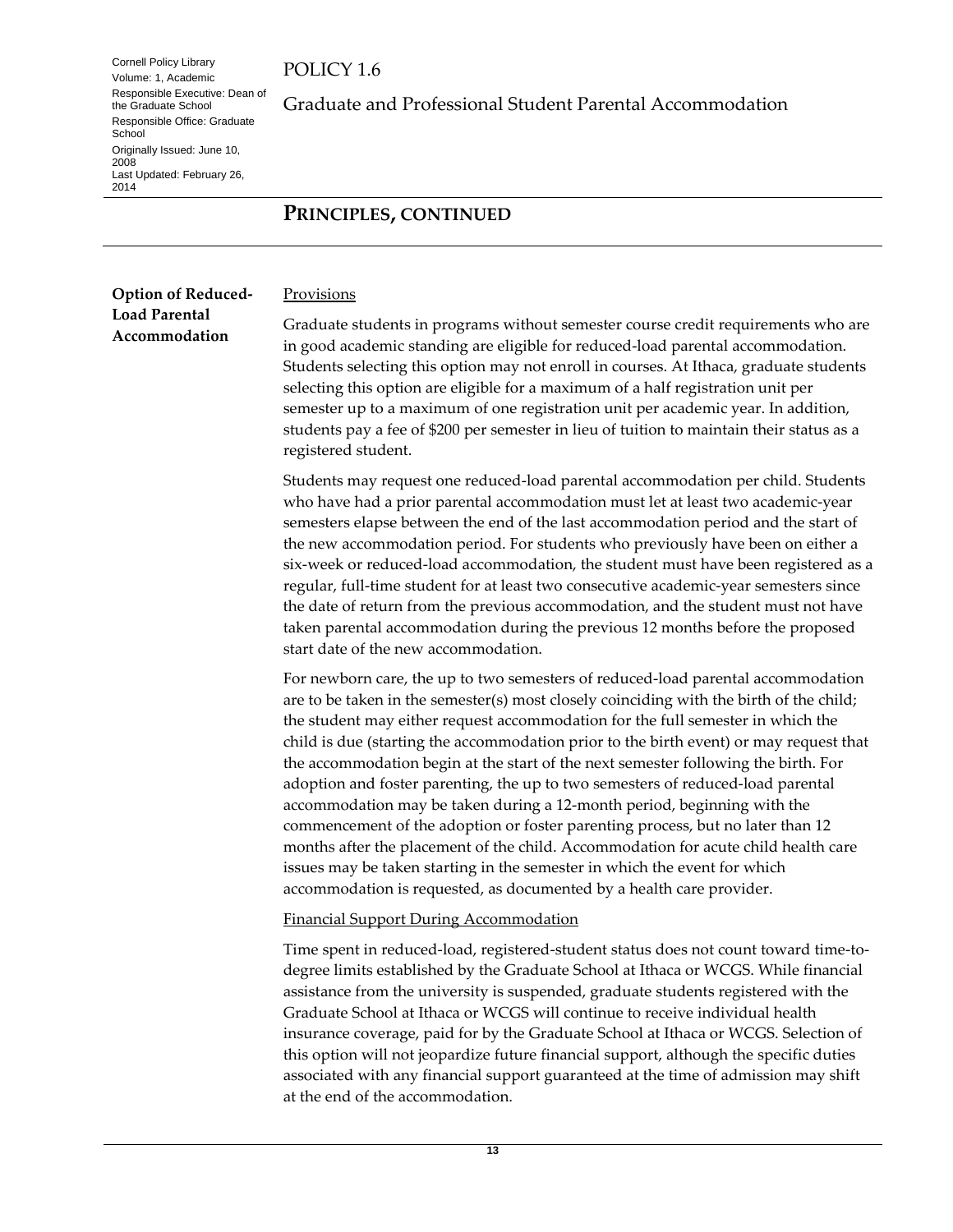Cornell Policy Library Volume: 1, Academic Responsible Executive: Dean of the Graduate School Responsible Office: Graduate **School** Originally Issued: June 10, 2008 Last Updated: February 26, 2014

Graduate and Professional Student Parental Accommodation

#### **PRINCIPLES, CONTINUED**

Continued Access to University Services

Students accommodated under this policy retain access to the following services: library privileges (borrowing rights, carrel, and electronic collections), Cornell NetID and e-mail, meeting with advisors, graduate student housing, health services, physical facilities, as well as eligibility for student loans. Students registered with the Graduate School at Ithaca are eligible for one conference travel grant annually.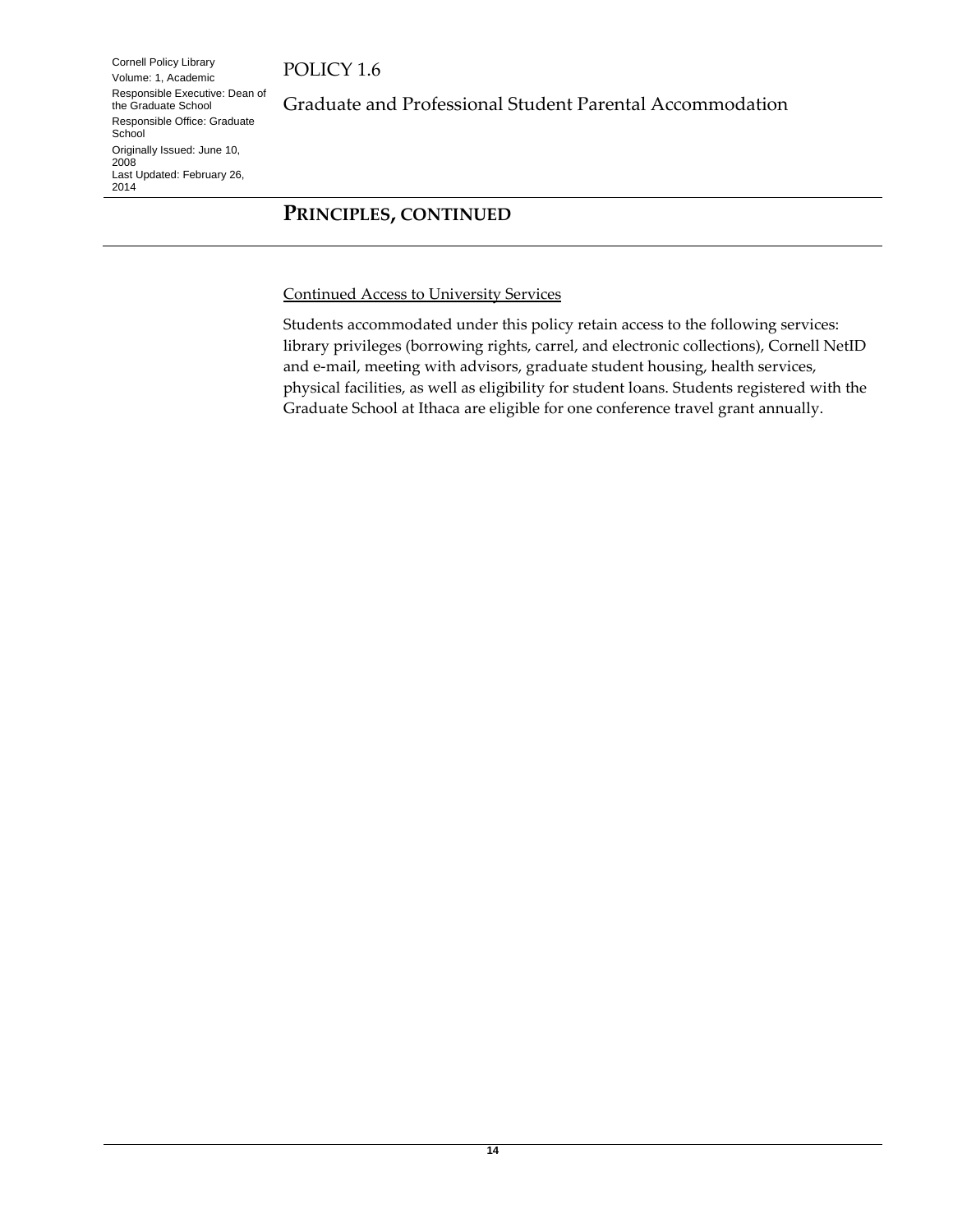Cornell Policy Library Volume: 1, Academic Responsible Executive: Dean of the Graduate School Responsible Office: Graduate School Originally Issued: June 10, 2008 Last Updated: February 26, 2014

POLICY 1.6

Graduate and Professional Student Parental Accommodation

#### <span id="page-14-0"></span>**PROCEDURES**

<span id="page-14-1"></span>

| <b>Requesting Parental</b><br>Accommodation,<br>Paid or Reduced- | Eligible students requesting parental accommodation of either six weeks paid or<br>reduced-load must contact their graduate program office to discuss the process and<br>initiate the necessary form(s).                                                                                                                                                                                                                                                                                                                                                                                                                                                                                                                                    |
|------------------------------------------------------------------|---------------------------------------------------------------------------------------------------------------------------------------------------------------------------------------------------------------------------------------------------------------------------------------------------------------------------------------------------------------------------------------------------------------------------------------------------------------------------------------------------------------------------------------------------------------------------------------------------------------------------------------------------------------------------------------------------------------------------------------------|
| Load                                                             | The student must complete an "Accommodation Request" form (see Related<br>Resources), gather necessary signatures and documentation, and submit the form to<br>the Graduate School (for Ithaca students) or Weill Health Services (for Weill<br>students). The Graduate School will review the request to determine eligibility. For<br>acute child health care needs, the student also must submit an "Acute Child Health<br>Care Accommodation" form. (See Related Resources.)                                                                                                                                                                                                                                                            |
|                                                                  | In foreseeable circumstances, the graduate student must submit the forms, with<br>signatures, at least 90 days before the proposed start of the accommodation period. In<br>unforeseeable circumstances, the student must submit the forms, with signatures, as<br>soon as possible.                                                                                                                                                                                                                                                                                                                                                                                                                                                        |
|                                                                  | Within 10 working days of receiving the forms for signature, the Director of Graduate<br>Studies or Program Director will meet with the student's advisor/special committee<br>chair, the graduate field assistant or administrative manager (for Ithaca programs),<br>the student, and the student's supervisor to review the request, and arrange for<br>coverage of any assistantship responsibilities during the accommodation period. The<br>administrative manager/program director will document the agreement and send a<br>confirmation letter to the student with a copy to the appropriate dean's office<br>(typically the Graduate School at Ithaca or WCGS).                                                                   |
|                                                                  | The Graduate School, in the case of Ithaca, or Weill Health Services at WCGS, will<br>notify the dean's office of the outcome of the review. For Ithaca graduate students<br>who are approved for the paid accommodation, the Graduate School will process the<br>grant for living expenses for all students. The college holding the sponsored account<br>will process the tuition reimbursement for Graduate Research Assistantships (GRAs).<br>For WCGS students who are approved for a paid accommodation, the WCGS Deans'<br>office will process the grant. The Graduate School of the relevant campus will notify<br>the field office, the college paying the tuition reimbursement, and the student of the<br>outcome of the review. |
|                                                                  | In the case of a cesarean section delivery, the student must notify the department-<br>and the department must notify the Graduate School-within seven days of the<br>delivery, so that the accommodation can be extended to eight weeks.                                                                                                                                                                                                                                                                                                                                                                                                                                                                                                   |

**15**